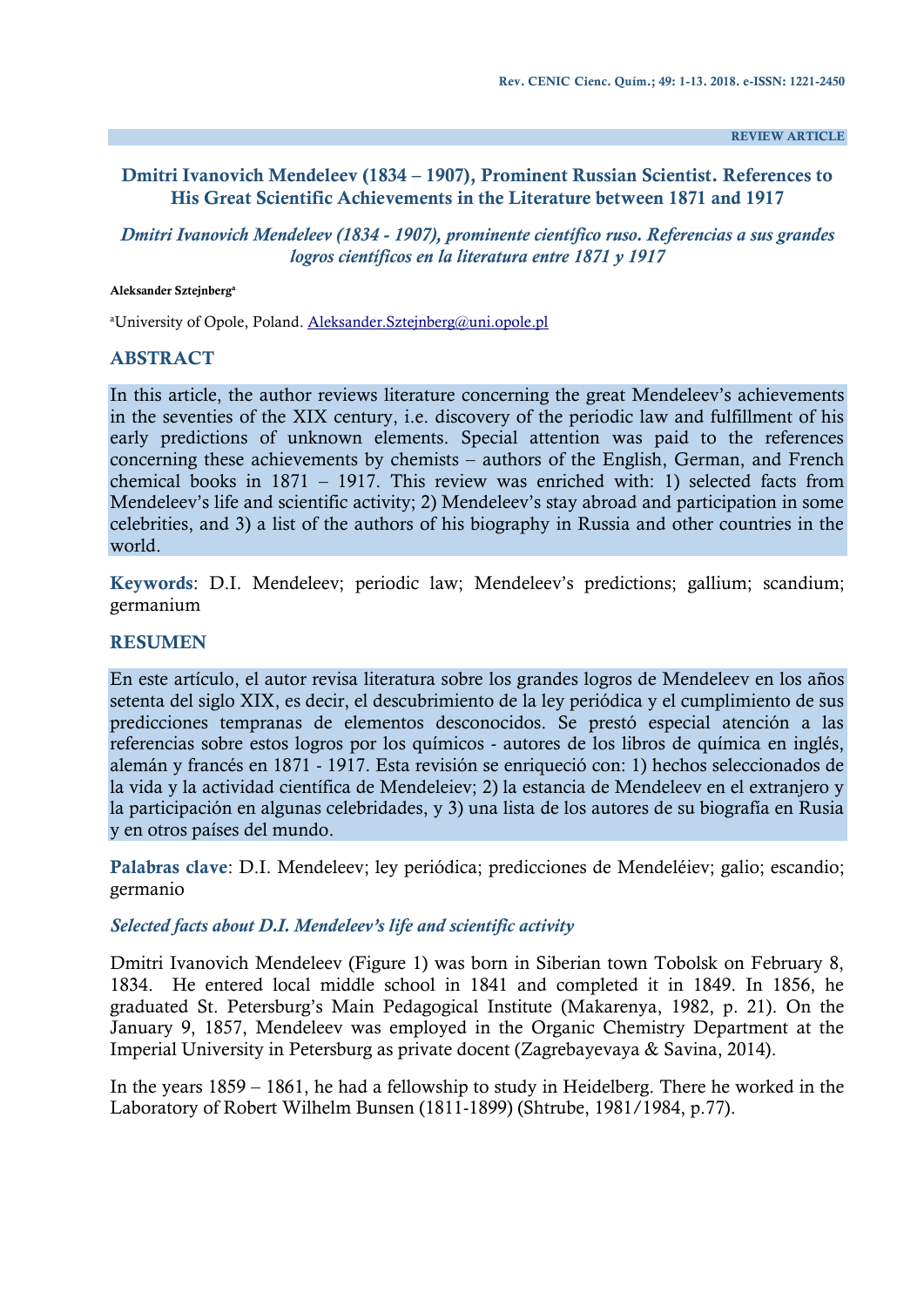

**Figure 1**. D. I. Mendeleev (1834-1907) ("Dmitri Ivanovitsch Mendelejew", 1890)

In 1860, Mendeleev attended the first ever international chemistry conference held in Karlsruhe (Germany) on 3-5 September (Mendeleev, 1958, pp. 660-669; Mladentsev & Tishchenko, 1938, pp. 243-260). Lecture by Cannizzaro (1826-1910) entitled "*The atomic and molecular weights*" impressed the participants in this conference, especially young ones. Cannizzaro devoted his lecture to the hypothesis formulated by Amadeo Avogardo (1776- 1856), Italian physicist, in 1811. Cannizzaro clearly presented "formulas of the chemical compounds according to Avogadro and Gerhardt, and Laurent<sup>1</sup> ideas (Makarenya, 1982, p. 46). He also emphasized a necessity to calculate atomic weights of metals more precisely (Makarenya, 1982, p. 46). It resulted in the acceptance of his new atomistic-molecular theory by the chemists in the future. Basic assumptions of this theory Cannizzaro included in his work entitled *Sketch of a Course of Chemical Philosophy* published in 1858 (Cannizzaro, 1858).

On September 7, 1860, in Heidelberg, Mendeleev wrote a long letter to his teacher, Russian chemist Aleksandr Abramovich Voskresenskii (1809-1880), professor of chemistry at St. Petersburg's Main Pedagogical Institute. He described his impressions about his participation in the conference in Karlsruhe (Figurovskii & Solov'ev, 1950/1988, pp. 138-141). In February 1861, Mendeleev returned to Russia and gave lectures of the organic chemistry at the university in Petersburg. In 1863, he began working as a professor in the St. Petersburg Technological Institute. On 12 February, 1865, Mendeleev defended his dissertation and became Doctor of Science. In 1866, he achieved tenure at St. Petersburg University (Zagrebayevaya & Savina, 2014).

In 1876, Mendeleev with his assistant Valeri Aleksandrovich Hemilian (1851-1914) attended World Industrial Exhibition in Philadelphia. While staying in U.S.A. (from June to July 1876), Mendeleev got acquainted with oil extraction and processing in Pennsylvania State (Figurovskii, 1983, p. 149; Leicester, 1957, pp. 331-333).

 $\overline{\phantom{a}}$ 

<sup>1</sup> Achievements of the French chemists Charles Frédéric Gerhadt (1816-1856) and Auguste Laurent (1807-1853) in the development of chemistry are enormous. In 1835, Gerhardt has developed a classification of the organic compounds based on their mutual properties. He discovered organic acids anhydrides. Mendeleev used of his atomic weights system. Laurent investigated naphthalene and its derivatives. He isolated phenol from the coal tar and phthalic acid from naphthalene. Gerhardt with Laurent corrected several incorrect formulas of the organic compounds. According to Mendeleev, only "grace to Gerhardt, Laurent, and Cannizzaro, chemistry manage to get out on track to gradual use of the atomistic-molecular theory …" Highly appreciating Gerhard's merits, D.I. Mendeleev called this French scientist ˂˂the revolutionary of chemistry>>" (Makarenya, 1982, p. 39).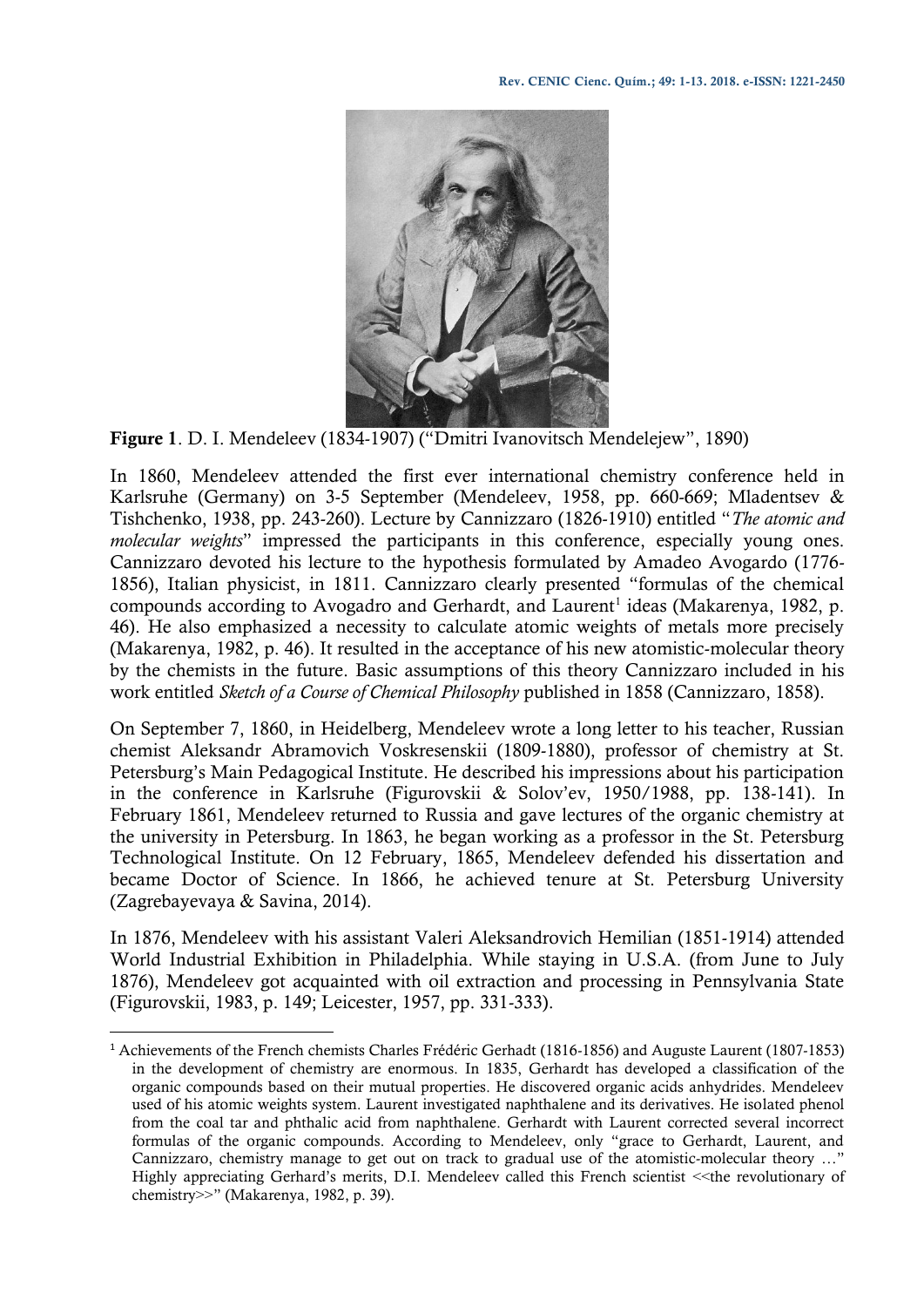In 1887, Mendeleev participated in A British Association for the Advancement of Science (BAAS) meeting in Manchester. German chemist Lothar Meyer (1830-1895)<sup>2</sup> also attended this meeting ("History and Heritage", 2018). In 1893, Mendeleev was appointed a director of the Central Bureau of Weights and Measures. One year later, he received honorary doctorates of two British universities – Oxford and Cambridge (Figurovskii, 1983, p. 214). In 1898, Józef Boguski<sup>3</sup> informed Mendeleev that married couple Curie discovered polonium and radium (Makarenya, 1982, p. 225).

In March 1900, Mendeleev met British chemist William Ramsay (1852-1916) in London. Scientists agreed that formation of the zero group in the periodic table of elements for the noble gases is necessary (Finkelsztejn, 1964). In the same year, Mendeleev visited Prague, where he met prominent Czech chemist Bohuslav F. Brauner (1855-1935), and professor of the inorganic and analytical chemistry at the Charles University in Prague (Figurovskii, 1983, pp. 230-231; Štrbàňovà & Novàk, 2014, p. 10). In April 1902, Mendeleev went to Paris, where he met Henri Becquerel (1852-1908) – discoverer of the natural radioactivity and Maria Skłodowska-Curie (1867-1934) and Pierre Curie (1859-1906) (Figurovskii, 1983, p. 232). In 1903, the seventh edition of the *Principles of Chemistry* by Mendeleev, in which the periodic table of elements, contained a separate group of the noble gases (Mendeleev, 1958, p. 364).

On September 2, 1906, Mendeleev started to write biographic notes. He concisely described the most important events in his live between 1934 and 1906. These notes were related to his parents and children, his education and career, surgery of glaucoma in the left eye (1904), and selected holidays spent abroad (Mendeleev, 1952, pp. 669-685). At the end of these notes, concerning year 1906, Mendeleev wrote:" I began to set in order my books and documents – it absorb me completely – prior to my death, although I feel quite well... Financial problems I set in order like for my death" (Mendeleev, 1952, p. 685).

Russian scientist died on the 2 February, 1907, aged 73 years. He was the author of over 400 scientific works in the field of physics, chemistry, and border science – physical chemistry. The Academy of Sciences of the USRR published 25 volumes of his scientific works in 1934 – 1957. They are his master's thesis and doctorate dissertations and publications concerning investigation of aqueous solutions, liquids and gases, works in the field of geophysics and hydrodynamics as well as works in the field of organic chemistry, gunpowder, petroleum, fuel, metallurgy, and also technology of the inorganic and organic substances (Mendeleev, 1954). Moreover, Mendeleev left several manuscripts. His name is connected not only with the periodic law. Another his discovery was chemical theory of the solutions. His publications are stored in the Museum-Archives at the A.A. Żdanov University in St. Petersburg.

The first transuranic element  $(Z=101)$  discovered by the American scientist in 1955 was named mendelevium (Md) in honor to D.I. Mendeleev (Hoffman & Lee, 1999).

# *Mendeleev's periodic law*

l

At the end of 1870, Mendeleev use the term "periodic law" for the first time. In August 1871, he presented its conceptualization (Trifonov, 2006): "The properties of the elements, as well

<sup>&</sup>lt;sup>2</sup> In 1864-1869, Lothar Meyer conducted works on the chemical elements classification, independently from Mendeleev. He formed a table named "System of Elements" (Seubert, 1895, pp. 6-7).

<sup>3</sup> Józef Boguski (1853-1933), cousin of Maria Skłodowska-Curie (1867-1934), worked under Mendeleev leadership in St. Petersburg in 1875-1876. After his return to Warsaw, he maintained friendly contact with Mendeleev.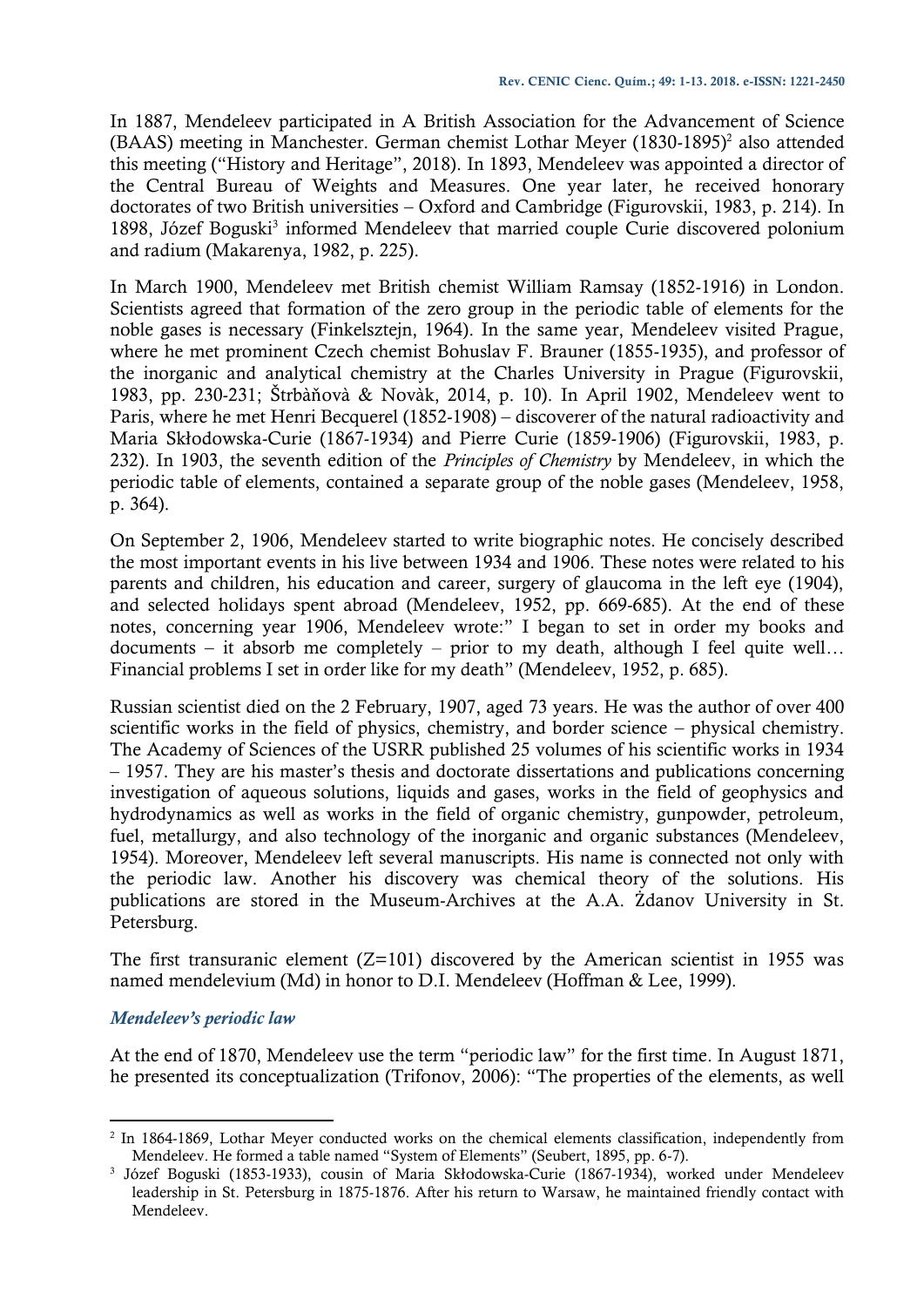as the forms and properties of their compounds, are in periodic dependence on, or (expressing ourselves algebraically) form a periodic function of the atomic weights of the elements (Mendeléeff, 1903/1905, pp. 17-18).

## *Fulfillment of Mendeleev's prognosis relating the discovery of the unknown chemical elements*

In 1869, Mendeleev elaborated classification of the chemical elements for the first time. All 63 known elements Mendeleev arranged in a table according to increasing atomic weight. He also left empty places, claiming that they should be fulfilled by undiscovered elements. In 1870, Mendeleev made a few corrections in his table. His final ideas he presented in the publication entitled *Natural System of Elements and Its Use in Determination of the Undiscovered Elements"* which was published in the "Żurnal Russkogo Chimiczeskogo Obszczestwa" (Journal of the Russian Chemical Society) in 1871 (Mendeleev, 1871, cited by Mendeleev, 1958, pp. 69-101). He, first of all, defined new locations of indium, cerium, thorium, and uranium. Special attention he paid to boron and aluminium analogues – elements of the third group. According to Mendeleev, zinc should be followed by another element, named by him ekaalumini – El. Mendeleev predicted its atomic weight – 68, atomic volume – 11.5, density ‒ 5.9, and other spectral characteristics. On August 27, 1875, French chemist Paul Emile Lecoq de Boisbaudran (1838-1912) discovered predicated by Mendeleev ekaalumini and named it gallium (Brush, 1996, p. 602; Lecoq de Boisbaudran, 1875, pp. 493-495; Mendeleef, 1875, p. 972; Mendeleev, 1958, p. 92; Smith, 1949, p. 35).

Mendeleev's prognosis concerning an existence of boron analogue, which he named ekabor – Eb, became the truth (Mendeleev, 1958, pp. 90-91). This element was discovered by Swedish chemist Lars Frederic Nilson (1840-1899) in 1879 and named scandium (Brush, 1996, p. 604; Nilson, 1879, pp. 645-648; Smith, 1949, p. 183). Discovery of germanium by German chemist Clemens Alexander Winkler on the 6th February, 1886, decisively confirmed correctness of the periodic table of the elements defined by Mendeleev (Brush, 1996, p. 605; Haustein, 2011, pp.140-144; Smith, 1949, p. 256; Winkler, 1886, pp. 210-211). Mendeleev predicted its existence. He named it ekasilici  $-$  Es, and described some of its properties (Mendeleev, 1958, p. 95; Shtrube, 1981/1984, p. 81).

## *References to the great Mendeleev's discoveries if the seventies of the XIX century recorded in the chemistry textbook and encyclopedia, and vocabularies in 1871-1890*

## *Information on the periodic law*

Detailed literature studies in the above period of time made Stephen G. Brush (1996) from the Department of History and Institute for Physical Science and Technology at the Maryland University (U.S.A.). Brush analyzed total 168 books in English (American and British) published in 1871-1890. He found that the authors mentioned Mendeleev's periodic law in one book published between 1871 and 1875, four books published in the years 1876 – 1880, 19 books published in 1881-1885, and 25 books from years 1886-1890. His analysis of the 76 German and French books published in the years 1871 – 1890 revealed that a short information on the periodic law appeared in 4 books published between 1871 and 1875, six books published in the years 1876 – 1880, ten books published in 1881 – 1890, and seven – in 1886-1890 (Brush, 1996, p. 602).

## *References to the Mendeleev's predictions fulfillment*

Stephen G. Brush was searched any information of the Mendeleev's prediction fulfillment concerning the unknown chemical elements discover in the mentioned above books. It was found that such an information was two in American and British books published in 1876 –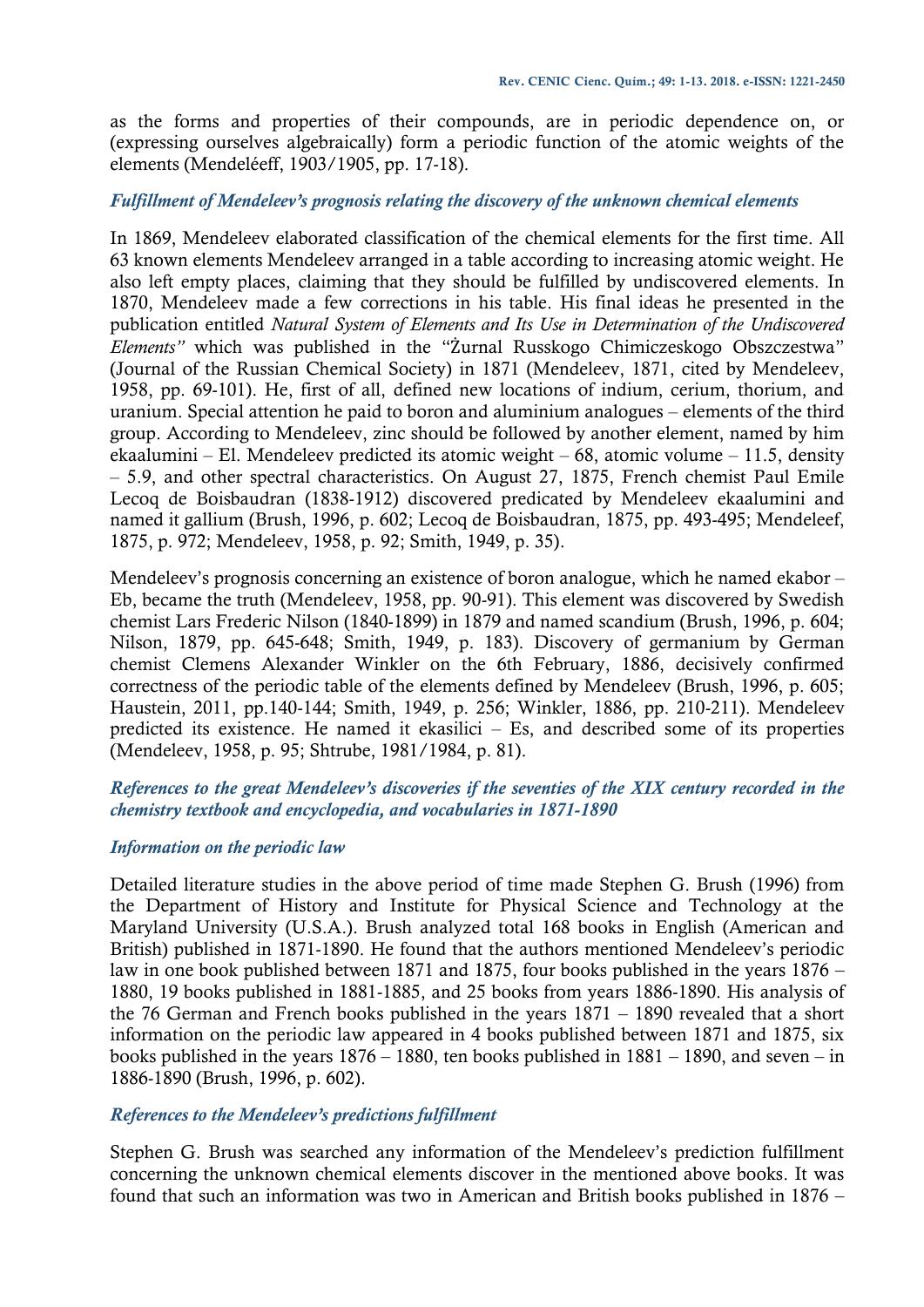1880. Brush found such an information also in 16 books published between 1881 and 1885, and in 20 books published in 1886 – 1890 (Brush, 1996, p. 602). Brush in his article does not inform the reader whose chemical elements concerned these references.

Analysis made by Brush revealed that the final year was 1890. Assuming that an information about discovery of three unknown elements predicted by Mendeleev, i.e. gallium, scandium, and germanium should be at least mentioned in the books published in 1890, the author of this article decided to check it. He chooses the book written by the American chemist John Howard Appleton (1840-1930), professor of chemistry in Brown University (U.S.A.) entitled *Lessons in Chemical Philosophy*. It was found that a reference concerned discover of two elements only, i.e. gallium and scandium. No information about discovery germanium in 1886 was found. Appleton wrote in his book:

The periodic table has shown gaps in the series of numbers representing atomic weights. On the basis – as long ago as 1871 – Mendeléeff predicted the existence of two new elements, and more, he stated their general range of properties. To one he gave provisional name eka-aluminium. Now in 1876 the element gallium was discovered, and it proved to be predicted eka-aluminium. So scandium, discovered in 1879, proved to be Mendeléeff's predicted eka-boron (Appleton, 1890, p. 246).

Earlier information on the discovery of the three elements from Mendeleev's predictions were found by the author of this publication in the British book (Thorpe, 1894, p. 361), as well as in a book written by a Russian chemist Nikolai Alexandrovich Menshutkin (1842-1907) (Menshutkin, 1888, pp. 331-332).

Summing up, the results of the chemical literature review carried out by Brush indicated that the number of authors mentioning both periodic law and discovery of the new elements predicted by Mendeleev was decreasing during 20 years, i.e. between 1871 and 1890. Detailed analysis of these data revealed that the most of such an information appeared in the books by the British and American authors, the lowest number appeared in the books written by the French chemists (Brush, 1996, pp.  $624 - 628$ ). In 2015, 19 years after Brush's investigation, joint publication appeared. It was edited by Masanori Kaji, Helge Kragh, and Gàbor Palló, in which the authors bring issues of the reception of the periodic law in Russia, Germany in 1870-1910, Great Britain and France, in Czech Republic, Sweden, Denmark, and Norway, Spain and Portugal, and also Italy and Japan (Kaji, Kragh, & Palló, 2015).

## *Selected information about realization of the Mendeleev's three predictions from 1871 in the chemical literature in the years 1899-1917*

Analysis of the available literature showed that some authors the Mendeleev's name inseparably connected with his prediction of three unknown elements and their properties (ekaalumini, ekabor, and ekasilici) in their books or articles in 1899-1917. They also mentioned successful realization of the predictions in the years 1875 – 1886 (discovery of gallium, scandium, and germanium) (Armitage, 1906, p. 253; Bauer, 1906/1907, p. 187; Clarke & Dennis, 1902, p. 171; Forbes, 1917, pp. 851-852; Griffiths, 1912, pp. 126-136; Hiortdahl, 1906, p. 127; Landenburg, 1885/1911, p. 313; Lowry, 1915, pp. 476-477; Mellor, 1914, p. 811; Mendola, 1914, p. 241; Moore, 1918, p. 188; Morgan and Lyman, 1915, p. 402; Ramsay, 1908, p. 165; Ramsay, 1911, p. 295; Senter, 1911, p. 385; Walden, 1908, p. 4750; Wiechmann, 1899, p. 75).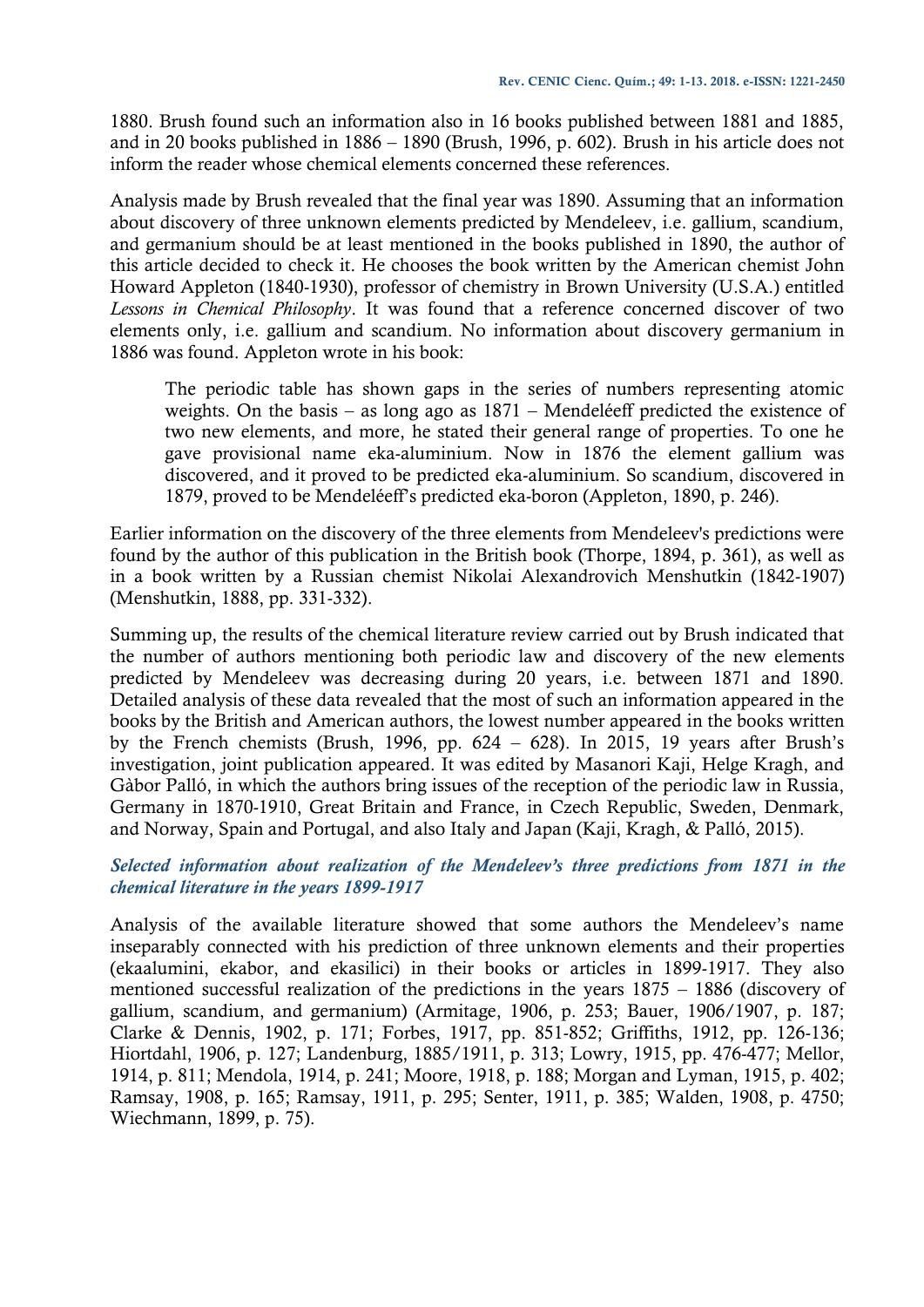#### *Mendeleev's participation in the scientific celebrations abroad*

 $\overline{a}$ 

In 1875, Mendeleev attended celebrations of the 300th Anniversary of the University in Leiden (Netherlands). In August 1877, he attended celebrations of the 400th Anniversary of the University in Uppsala (Sweden). Seven years later, in April 1884, Mendeleev participated in celebrations of the 300th Anniversary of the University in Edinburgh (Scotland) (Tishchenko & Mladentsev, 1993, p. 111). He received their Honorary Doctorate (Marsden, 1884, pp. 87-88). In 1900, Mendeleev visited Berlin to participate in the conference devoted to the 200th Anniversary of Berliner (Prussian) Academy of Sciences (Figurovskii, 1983, p. 231). Figure 2 is a photography made during this celebration<sup>4</sup> ("200<sup>th</sup> Anniversary", 1900).



**Figure 2**. Mendeleev with the group of the prominent chemists ("200<sup>th</sup> Anniversary", 1900).

<sup>4</sup> Benjamin Harrow (1888-1970) inserted this photograph on the one of first pages of his book entitled *Eminent chemists of our time.* He wrote also that it presents "eminent chemists photographed during one of the international scientific conferences" (Harrow, 1920, p. 2). Photograph was published by Harrow thanks to the kindness of the Professor Ernst Julius Cohen (1869-1944) from the University of Utrecht in Holland. From the left to right stand: Albert Ladenburg (1842-1911), Sophus Mads Jørgensen (1837-1914), Edvard Hjelt (1855-1921), Hans Heinrich Landolt (1831-1910), Clemens Alexander Winkler (1838 – 1904), and Sir Thomas Edward Thorpe (1845 – 1925). On the left of the sitting Mendeleev was Jacobus Henricus van't Hoff (1852 – 1911), Friedrich Konrad Beilstein (1838 – 1906), and Sir William Ramsay, and on the right – Adolf von Baeyer (1835 - 1917), and Alfonso Cossa (1833 – 1902). Harrow in the further part of his book described certain incident, which happened during banquet given by the organizers in this occasion and involving Mendeleev. "In 1900 Prussian Academy celebrated its two hundredth anniversaries, and the University of Petrograd sent Mendeléeff as its delegate. At the banquet van't Hoff presided over one of the side tables, with Landerburg (the Breslau representative) to the right, and Mendeléeff to the left over him. Mendeleéff was an inveterate smoker, and simply chafed because he could not smoke alternately. Ladenburg tells us that immediately after the soup Mendeléeff began to pump those around him as to whether he could be allowed to smoke. They answered him that was out of the question. But he repeated his question after the first, and after the second courses. Then dear old van't Hoff, who hated to see anyone suffer so, stepped in with the risky suggestion that he also would join in a smoke. And the two went to it, to the great relief of Mendeléeff, who from then on proved an enjoyable companion. But the sad side of the incident was that van't Hoff, who begun to show incipient signs of tuberculosis, had been expressly forbidden smoking" (Harrow, 1920, p. 73).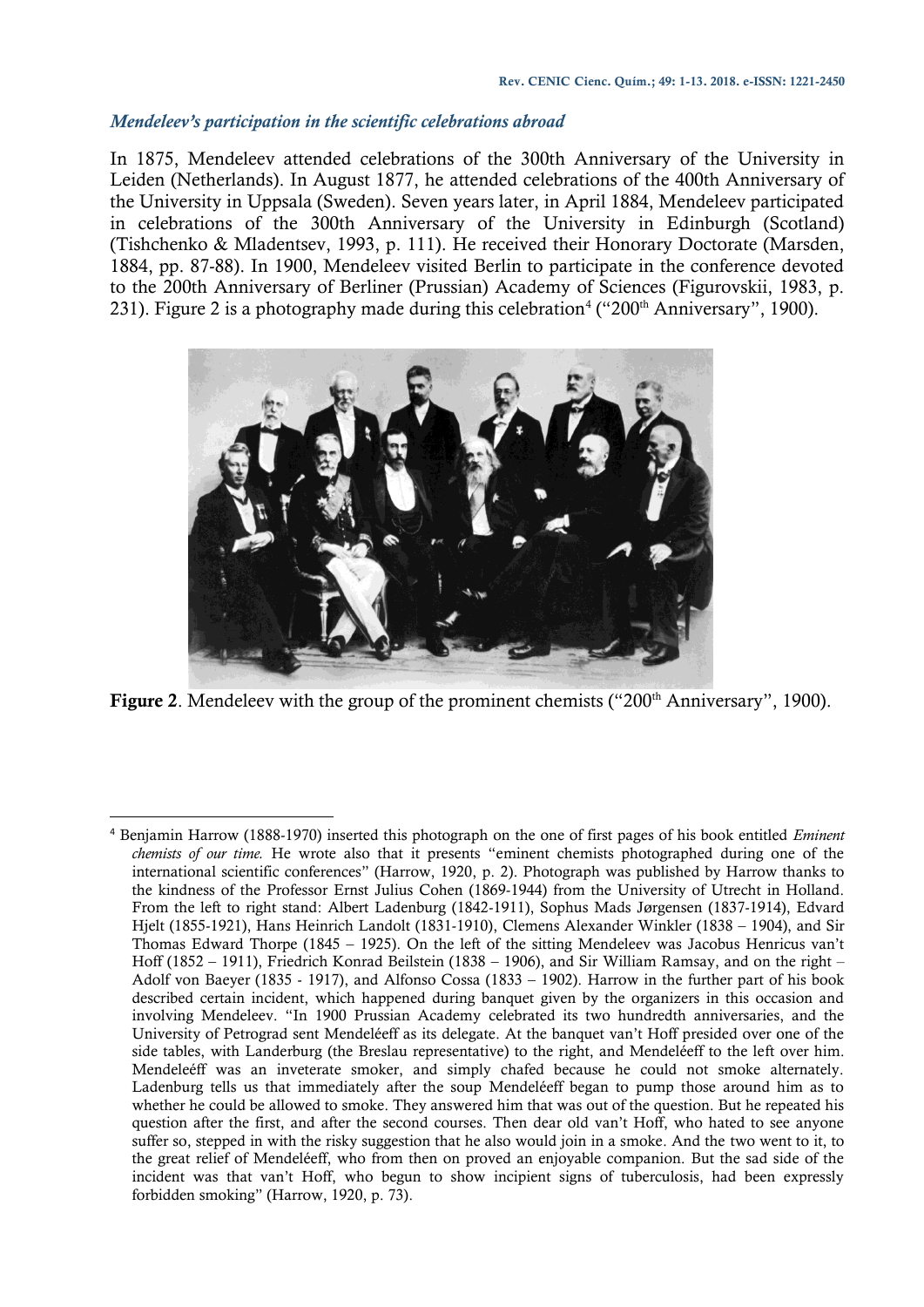#### *Mendeleev's biographies written in Russia and other countries*

Literature concerning Mendeleev's life and activity, published in the former USRR and Russia in 1938-2014, is enormous. His biographies wrote Boyarintsev (2014), Dobrotin, Karpilo, Kerova and Trifonov (1984), Figurovskii (1983), Makarenya (1982), Mladentsev and Tishchenko (1938), Pisarzhevskiy (1949), and Tishchenko and Mladentsev (1993). In 1892-2010, Mendeleev's biographies were published also in the journals and books in the languages other than Russian, mostly English. For instance, it was published in *The Popular Science Monthly* in New York under the title *Sketch of Dimitri Ivanovich Mendeleef* (Youmans, 1982, pp. 261-266). Mendeleev's biography in the German language was written by Paul Walden (1908) and Gisele Boeck and Regine Zott (2007). Mendeleev's biography in English was written by Ethel Roberts (1911, pp. 208-219), Arthur Bower Griffiths (1912, pp. 126- 136), William A.Tilden (1921, pp. 241-258), George Shannon Forbes (1917), Benjamin Harrow (1910, pp. 19-40), Bohuslav Brauner (1930), Daniel Q. Posin (1948) and Gordon T. Woods (2010).

The memory of Mendeleev is always vivid, especially in Russia. In the first decade of the XXI century, two articles were published in English. Their authors describe person and achievements of this eminent chemist. The first article was published under the title *D. I. Mendeleev: Life and Creative Work* (Dimitrriev, 2009), the second ‒ *A Great Son of Russia*  (Papulov, 2009). Vera Nikolayevna Zagrebayevaya and Galina Aleksandrovna Savina, scientists from the Archives of the Russian Academy of Sciences elaborated available in the Web documental presentation in occasion of Mendeleev's 180<sup>th</sup> Anniversary of Birth. It is available in Russian (Zagrebayevaya & Savina, 2014).

## **CONCLUSIONS**

Mendeleev, being the discoverer of the periodic law and the author of the periodic table of the chemical elements, slowly gained higher publicity in the world of chemistry, since 1871 (Solov'ev, 1984, pp. 1069-1071). In the years 1871-1903, he was elected as a foreign member of several academies of sciences and scientific associations. On the February 5, 1871 Mendeleev was elected as a foreign member of the Paris Academy of Sciences, and three weeks later – German Chemists Association. On the  $1<sup>st</sup>$  February, 1888, Mendeleev become the foreign member of the Royal Society in Edinburgh. Czech Academy of Sciences elected him on the 2<sup>nd</sup> December, 1891, and Academy of Sciences in Rome on the November 7, 1893. At the beginning of the XX century, Mendeleev was elected the foreign member of the Italian Scientific Society (March 3, 1901) and the National Academy of Sciences in Washington (April 22, 1903). Moreover, Mendeleev had 20 diplomas of the honorary member, among other the Royal Scientific Societies in Dublin (March 4, 1886) and Goteborg (December 6, 1886), and the American Scientific Society in New York (June 12, 1889). On the 5 April, 1889, he became member of the Royal Danish Academy in Copenhagen, and on 18 February he was appointed such a member of the Cracow Academy of Sciences (Skvortsov, 1950, p. 118-120).

Since the  $90<sup>th</sup>$  of the XIX century, England proved to be the most generous in the recognition of Mendeleev's merits. In 1882-1905, its prove were three medals and membership in the London Chemical Society and Royal Society. British chemist William Augustus Tilden (1842-1926) reported it as follows: "In 1882 the Royal Society conferred on Medeleeff, jointly with Lothar Meyer, the Davy Medal<sup>5</sup>. In 1883 the Chemical Society elected him an Honorary Member, and in 1889 it conferred upon him the highest distinction in its power to award, namely the Faraday Lectureship<sup>6</sup>, with which is associated the Faraday Medal. In 1890 he was elected a Foreign Member of the Royal Society, and in 1905 he received the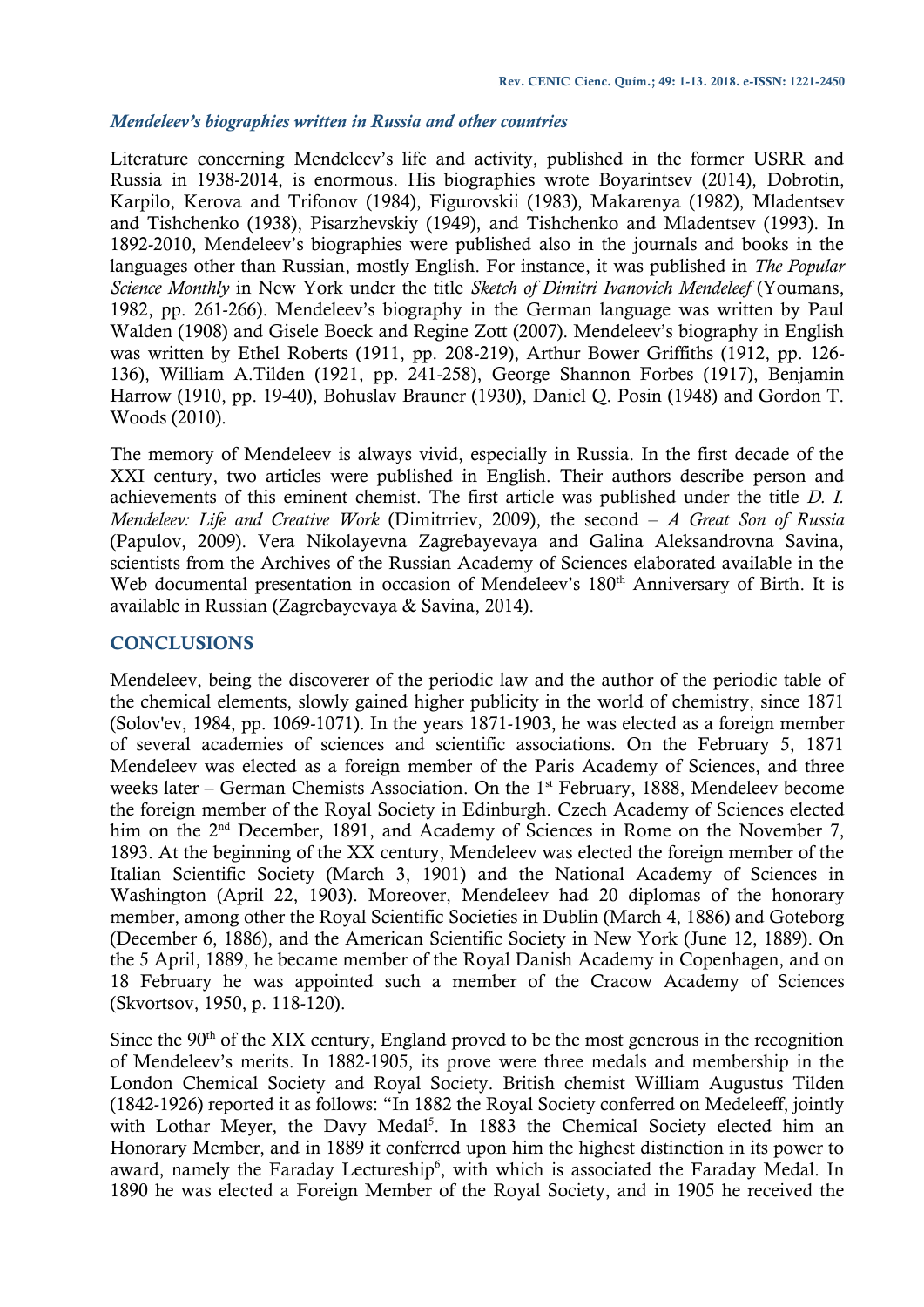Copley Medal. So far as England is concerned, his services to science received full acknowledgment. It is all the more remarkable, therefore, that he never became a member of the Imperial Academy of Sciences of St. Petersburg" (Miers et al., 1914, p. 134).

Another British chemist Thomas Edward Thorpe did homage to Mendeleev in 1889. His article about Mendeleev in the *Nature* he also inserted to the book entitled *Essays in Historical Chemistry*. His admiration he expressed in the following words:

No man in Russia has exercised a greater or more lasting influence on the development of physical science than Mendeleeff. His mode of work and of thought is so absolutely his own, the manner of his teaching and lecturing is so entirely original, and the success of the great generalization with which his name and fame are bound up is so strikingly complete, that to the outer world of Europe and America he is to Russia what Berzelius was to Sweden, or Liebig to Germany, or Dumas to France (Thorpe, 1894, p. 364).

Mendeleev's Periodic Table of the Elements of 1869 – 1871, in its short form underwent metamorphosis because its appearance has changed. Now, chemists use its long form in the research laboratories, colleges, and universities. Moreover, this table during 147 years, which passed from 1869 to 2016, completed with the names and symbols of 55 new elements. At the beginning of 2016, the periodic table of elements four last elements were added of  $Z =$ 113, 115, 117, and 118 (Karol, Barber, Sherrill, Vardaci, and Yamazaki, 2016a, 2016b). These elements have their own names and symbols approved by the International Union of Pure and Applied Chemistry (IUPAC). These are: nihonium Nh; moscovium Mc; tennessine Ts, and oganesson Og ("Periodic Table of", 2018).

<sup>6</sup> At the end of May and first days of June 1888, Mendeleev with his second wife Anna Ivanovna (1860-1942) stayed in London. On June 4, he had to give his Faraday Lecture. One day earlier, he received telegraphic message about the illness of his younger son. Therefore, a couple decided to return to Russia as soon as possible. However, announced lecture took place. It was given by Professor Henry Edward Armstrong (1848- 1937), secretary of the Chemical Society, and president of this Society – William James Russell (1830-1909) explained the audience reasons of Mendeleev's absence. After the lecture, Sir William Anderson (1835-1898) was given Faraday Medal to hand it over to Mendeleev. Earlier, Anderson was also go-between Mendeleev and the Royal Society in the choice of the Faraday Lecture subject (Tishchenko & Mladentsev, 1993, p. 116).

## **REFERENCES**

*200th Anniversary of Berlin Academy*. (1900). Public Domain. Retrieved from Wikimedia Commons website: [https://commons.wikimedia.org/wiki/Category:Portrait\\_photographs\\_of\\_Dmitri\\_Mendelee](https://commons.wikimedia.org/wiki/Category:Portrait_photographs_of_Dmitri_Mendeleev#/media/File:200_y_Anniversary_of_Berlin_Academy_1900.jpg) [v#/media/File:200\\_y\\_Anniversary\\_of\\_Berlin\\_Academy\\_1900.jpg](https://commons.wikimedia.org/wiki/Category:Portrait_photographs_of_Dmitri_Mendeleev#/media/File:200_y_Anniversary_of_Berlin_Academy_1900.jpg)

Anderson, P. J. (Ed.). (1907). *Record of the Celebration of the Ouatercentenary of the University of Aberdeen. From 25th to 28th September, 1906.* Aberdeen: University of Aberdeen*.*

<sup>&</sup>lt;sup>5</sup> Forris Jewett Moore (1867-1927), professor of Organic Chemistry in the Massachusetts (U.S.A.) wrote in his *History of Chemistry*: "There was for a time a good deal of feeling between friends of Lothar Meyer and those of Mendelejeff upon the question of priority in the discovery of the periodic law (…) The fundamental idea, that the properties of the elements are a periodic function of their atomic weights, had been a slow growth, to which these two men independently gave permanent form of expression. In 1882 the Royal Society conferred the Davy medal upon both in recognition of this fact, and we can well follow the spirit of their compromise. There is documentary evidence that Lothar Meyer had put in writing an arrangement of the elements as early as 1868. His first printed communication on the subject, however, was published in 1870, and contains a reference to the first paper by Mendelejeff" (Moore, 1918, pp. 184-185).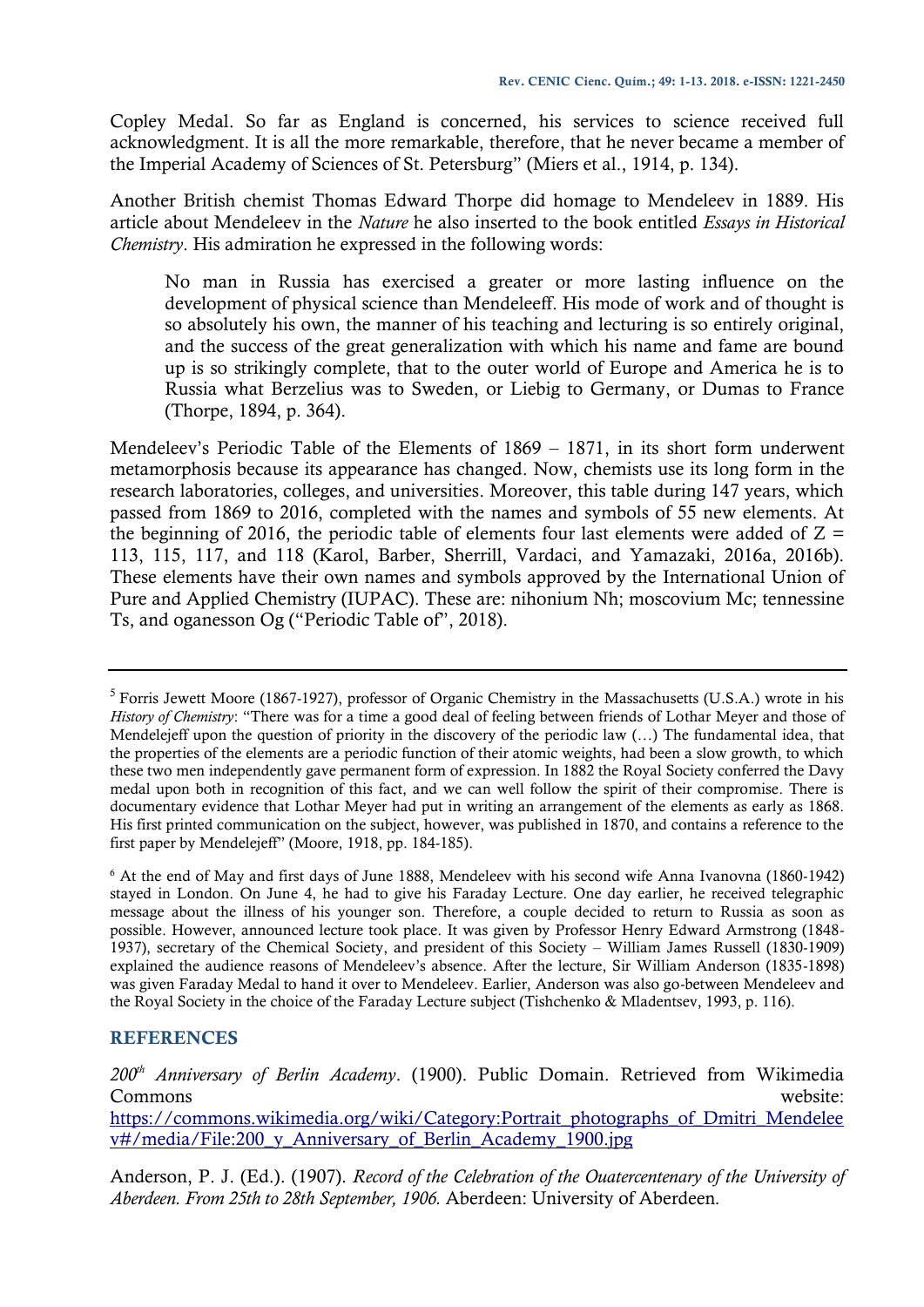Appleton, J. H. (1890). *Lessons in Chemical Philosophy* (2nd ed.). New York: Silver, Burdett & CO., Publishers.

Armitage, F. P. (1906). *A History of Chemistry*. London: Longmans, Green and Co.

Bauer, H. (1907). *A history of chemistry* (R. V. Stanford, Trans.). London: Edward Arnold. (Original work published 1906)

Boeck, G., & Zott, R. (2007). Dmitrij Ivanovič Mendeleev (1834–1907): Zum 100. Todestag. *Chemie in unserer Zeit*, *41* (1), 12–20.<http://dx.doi.org/10.1002/ciuz.200700406>

Boiarintsev, V. I. (2014). *Velikii russkii uchonyi Dmitrii Ivanovich Mendeleev* [D. I. Mendeleev, the great Russian scientist]. Moskva: «Russkii Lad».

Brauner, B. (1930). D. I. Mendělěěv as reflected in his friendship to Professor Bohuslav Brauner. *Collection of Czechoslovak Chemical Communication*, *2*, 219–243. [http://dx.doi.org//10.1135/cccc19300219](http://dx.doi.org/10.1135/cccc19300219)

Brush, S. G. (1996). The Reception of Mendeleev's Periodic Law in America and Britain. *Isis*, *87*(4), 594–628.<http://dx.doi.org/10.1086/357649>

Cannizzaro, S. (1858). *Sketch of A Course of Chemical Philosophy.* Edinburgh: The Albemic Club.

Clarke, F. W., & Dennis, L. M. (1902). *Elementary Chemistry*. New York, Cincinnati, Chicago: American Book Company.

*Dmitri Ivanovitsch Mendelejew*. (1890). Public Domain. Retrieved from Wikipedia website:

[https://de.wikipedia.org/wiki/Dmitri\\_Iwanowitsch\\_Mendelejew#/media/File:Mendeleev\\_](https://de.wikipedia.org/wiki/Dmitri_Iwanowitsch_Mendelejew#/media/File:Mendeleev_Photographische_Gesellschaft_3.jpg) [Photographische\\_Gesellschaft\\_3.jpg](https://de.wikipedia.org/wiki/Dmitri_Iwanowitsch_Mendelejew#/media/File:Mendeleev_Photographische_Gesellschaft_3.jpg)

Dmitriev, I. D. (2009). D. I. Mendeleev: Life and Creative Work. *Russian Journal of Physical Chemistry A*, *83*(10), 1634–1636.<http://dx.doi.org/10.1134/S0036024409100021>

Dobrotin, R. B., Karpilo, N. G., Kerova, L. S., & Trifonov D. N. (1984). *Letopis' zhizni i deiatel'nosti D. I. Mendeleeva* (A. V. Storonkin, Ed.). [*Chronicle of life and activity of D. I. Mendeleev*]. Leningrad: Nauka, Leningradskoie otdeleniie.

Figurovskii, N. A., & Solov'ev, Yu. I. (1988). *Aleksandr Porfir'evich Borodin*. *A Chemist's Biography* (Ch. Steinberg & G. B. Kauffman, Trans.). Berlin, Heidelberg, New York: Springer-Verlag. (Original work published 1950)

Figurovskii, N. A. (1983). *Dmitrii Ivanovich Mendeleev*, *1834-1907* (2-ie izd.) [D. I. Mendeleev, 1834-1907 (2nd ed.)]. Moskva: Nauka.

Finkelsztejn, D. (1964). *Gazy szlachetne* [Noble gases]. Warszawa: PWN.

Forbes, G. S. (1917). Dmitri Ivanovitsch Mendeléeff (1834-1907). *Proceedings of the American Academy of Arts and Sciences*, *52*(13), 848–853. Retrieved from <https://www.jstor.org/stable/20025725>

Griffiths, A. B. (1912). *Biographies of Scientific Men.* London: Robert Sutton.

Harrow, B. (1920). *Eminent chemists of our time*, New York: D. Van Nostrand Company.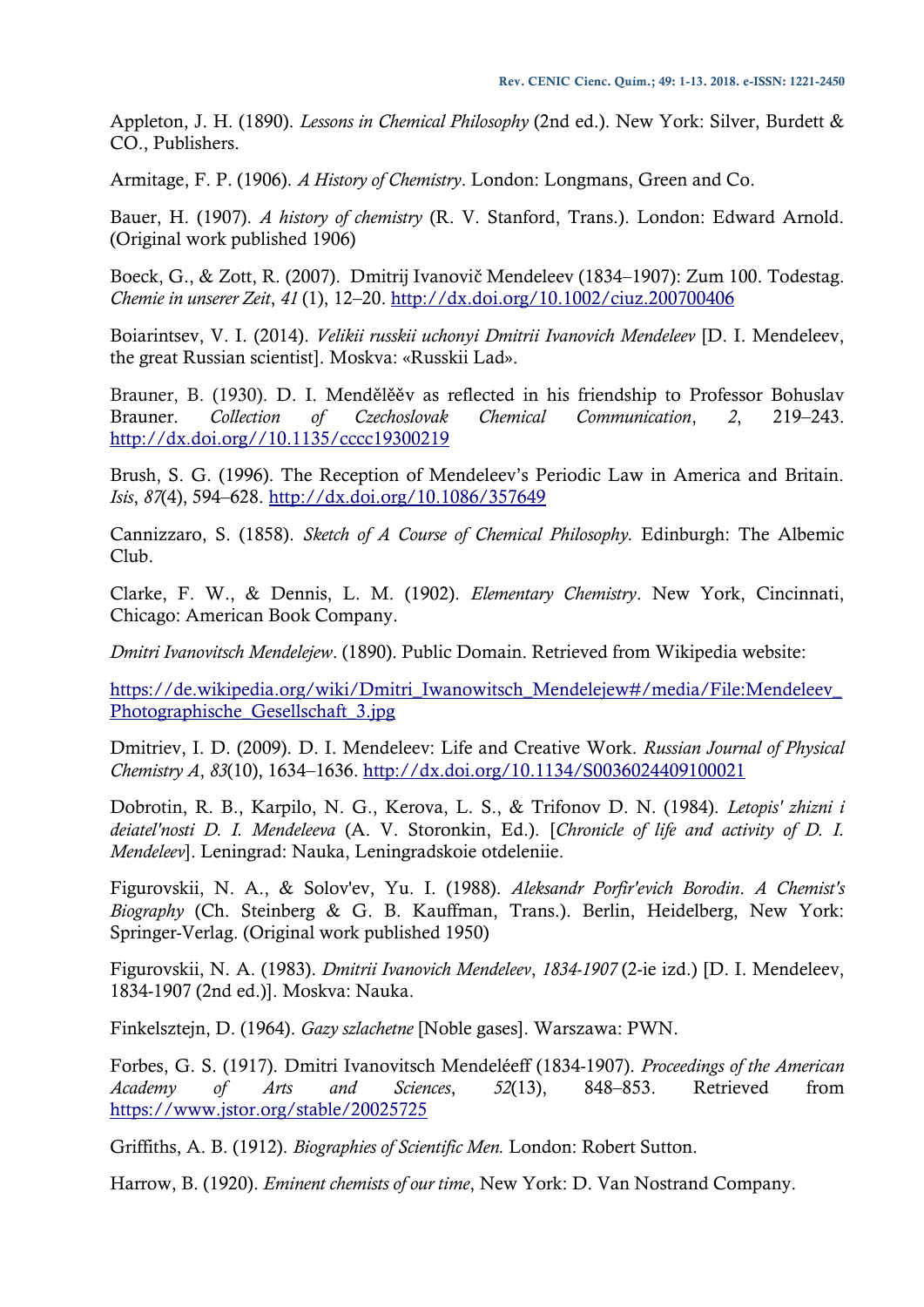Haustein, M. (2011). Germanium. Experimentum crucis für eine kühne Theorie, *ACAMONTA – Zeitschrift für Freunde und Förderer der TU Bergakademie Freiberg*, *18*, 140–144. Retrieved from [http://tu-freiberg.de/sites/default/files/media/freunde-und-foerderer-](http://tu-freiberg.de/sites/default/files/media/freunde-und-foerderer-6089/pdf/zsfreunde2011_Seiten_105bis167.pdf)[6089/pdf/zsfreunde2011\\_Seiten\\_105bis167.pdf](http://tu-freiberg.de/sites/default/files/media/freunde-und-foerderer-6089/pdf/zsfreunde2011_Seiten_105bis167.pdf) 

Hiortdahl, Th. (1906). *Fremstilling Af Kemiens Historie* [Preparation from the History of Chemistry]*.* Christiania: I Kommission Hos Jacob Dybwad.

History and Heritage*.* (2018)*. University of Manchester, School of Chemistry*. Retrieved from website:<http://www.chemistry.manchester.ac.uk/about-us/history/>

Hoffman, D. C., & Lee, D. M. (1999). Chemistry of the Heaviest Elements - One Atom at a Time. *Journal of Chemical Education*, *76*(3), 332–347.<http://dx.doi.org/10.1021/ed076p331>

Kaji, M., Kragh, H., & Palló, G. (Eds.). (2015). *Early Responses to the Periodic System*. New York: Oxford University Press.

Karol, P. J., Barber, R. C., Sherrill, B. M., Vardaci, E., & Yamazaki, T. (2016a). Discovery of the elements with atomic numbers Z = 113, 115 and 117, (IUPAC Technical Report). *Pure and Applied Chemistry*, *88*(1-2), 139–153.<http://dx.doi.org/10.1515/pac-2015-0502>

Karol, P. J., Barber, R. C., Sherrill, B. M., Vardaci, E., & Yamazaki, T. (2016b). Discovery of the element with atomic number  $Z = 118$  completing the 7th row of the periodic table (IUPAC Technical Report). *Pure and Applied Chemistry*, *88*(1-2), 155–160. <http://dx.doi.org/10.1515/ci-2016-0215>

Landenburg, A. (1911). *Lectures on the History of the Development of Chemistry since the Time of Lavoisier* (Revised ed.) (L. Dobbin, Trans.). Edinburgh: The Alembic Club; Chicago: The University of Chicago (Original work published 1885)

Lecoq de Boisbaudran, P. (1875). Caractères chimiques et spectroscopiques d'un nouveau métal, le Gallium, découvert dans une blende de la mine de Pierrefitte, vallée d'Argelès (Pyrénées). *Comptes Rendus Hebdomadaires des Séances de L'Academie des Sciences*, *81*, 493–495. Retrived from the state of the state of the state of the state of the state of the state of the state of the state of the state of the state of the state of the state of the state of the state of the state of the state of

[https://fr.wikisource.org/wiki/Livre:Comptes\\_rendus\\_hebdomadaires\\_des\\_s%C3%A9ances](https://fr.wikisource.org/wiki/Livre:Comptes_rendus_hebdomadaires_des_s%C3%A9ances_de_l%E2%80%99Acad%C3%A9mie_des_sciences,_tome_081,_1875.djvu) [\\_de\\_l%E2%80%99Acad%C3%A9mie\\_des\\_sciences,\\_tome\\_081,\\_1875.djvu](https://fr.wikisource.org/wiki/Livre:Comptes_rendus_hebdomadaires_des_s%C3%A9ances_de_l%E2%80%99Acad%C3%A9mie_des_sciences,_tome_081,_1875.djvu)

Leicester, H. M. (1957). Mendeleev's Visit to America. *Journal of Chemical Education*, *34*(7), 331–333.<http://dx.doi.org/10.1021/ed034p331>

Lowry, T. M. (1915). *Historical Introduction to Chemistry*. London: Macmillan and Co. Limited.

Makarenya, A. A. (1982). *D. I. Mendeleev i fiziko-khimicheskiie nauki. Opyt nauchnoy biografii D. I. Mendeleeva* (2-ie izd.) [D. I. Mendeleev and physicochemical sciences. An attempt at a scientific biography of D. I. Mendeleev (2nd ed.)]. Moskva: Energoizdat.

Mardsen, R. S. (1884). *A Short Account of the Tercentenary Festival of the University of Edinburgh - Including Speeches and Addresses Delivered on the Occasion*, Edinburgh and London: William Blackwood and Sons.

Mellor, J. W. (1914). *Modern Inorganic Chemistry*. London: Longmans, Green, and CO.

Mendeleef, D. (1875). Remarques à propos de la découverte du gallium, *Comptes Rendus Hebdomadaires des Séances de L'Academie des Sciences*, *81*, 969–972. Retrieved from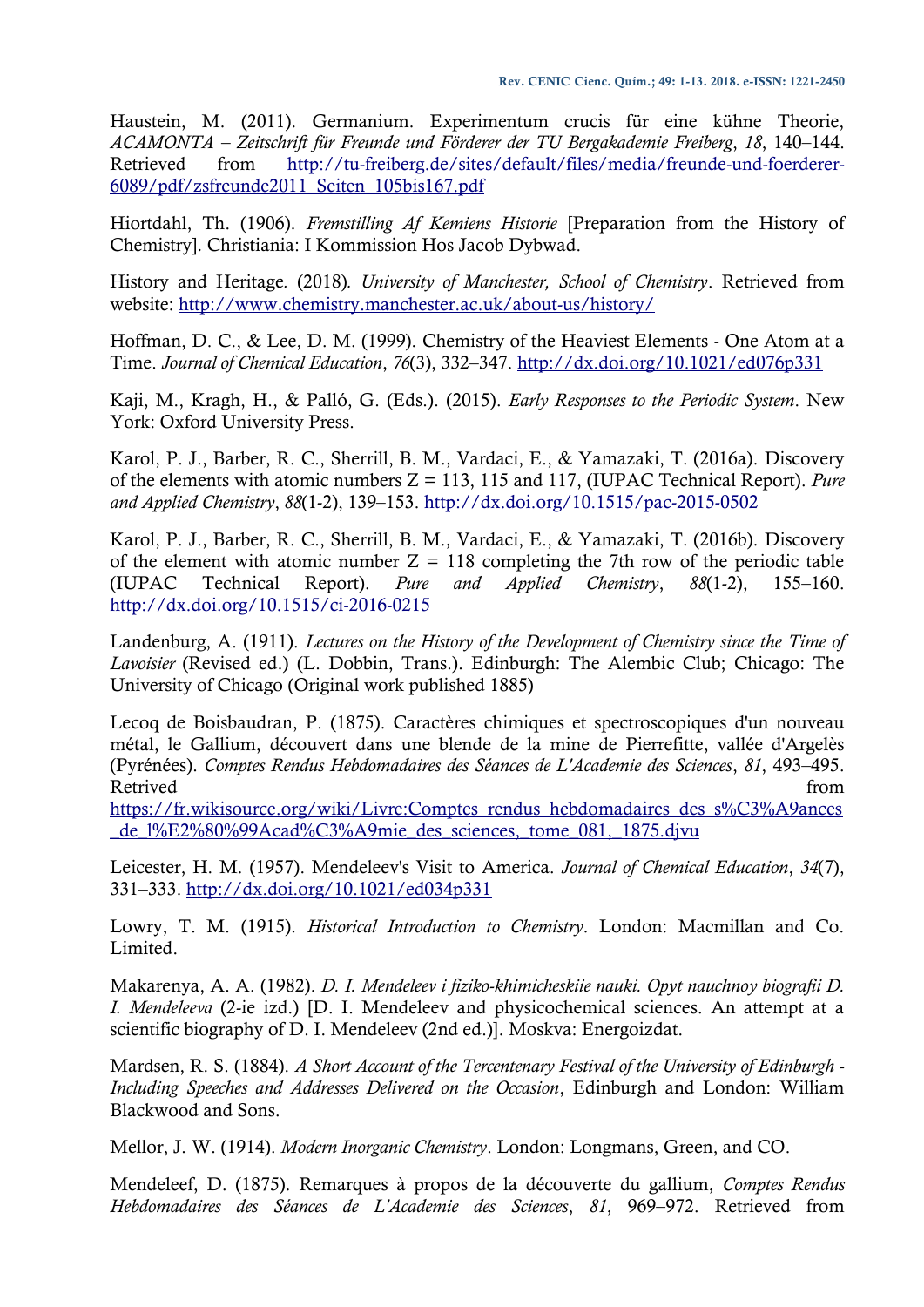[https://fr.wikisource.org/wiki/Livre:Comptes\\_rendus\\_hebdomadaires\\_des\\_s%C3%A9ances](https://fr.wikisource.org/wiki/Livre:Comptes_rendus_hebdomadaires_des_s%C3%A9ances_de_l%E2%80%99Acad%C3%A9mie_des_sciences,_tome_081,_1875.djvu) [\\_de\\_l%E2%80%99Acad%C3%A9mie\\_des\\_sciences,\\_tome\\_081,\\_1875.djvu](https://fr.wikisource.org/wiki/Livre:Comptes_rendus_hebdomadaires_des_s%C3%A9ances_de_l%E2%80%99Acad%C3%A9mie_des_sciences,_tome_081,_1875.djvu)

Mendeleev, D. I. (1958). *Periodicheskii zakon. Redaktsiia, stat'ia i primechaniia B. M. Kedrova*  [Periodic law. Editorial, article and notes of B. M. Kedrov]. Moskva: Izdatel'stvo Akademii Nauk SSSR.

Mendeleev, D. I. (1954). *Soderzhaniie tomov I-XXV sobraniia sochinenii* [Contents of volumes I-XXV of collected works]. Moskva - Leningrad: Izdatel'stvo Akademii Nauk SSSR.

Mendeleev, D. I. (1952). *Sochineniia. Tom 25. Dopolnitel'nyie materialy* [The Works. Volume 25. Additional materials]. Leningrad - Moskva: Izdatel'stvo Akademii nauk SSSR.

Mendeleev, D. (1871). Estestvennaia sistema elementov i primeneniie eie k ukazaniiu svoistv neotkrytykh elementov. *Żurnal Russkogo Chimiczeskogo Obszczestwa*, *3*(2), 25–56.

Mendeléeff, D. (1905). *The Principles of Chemistry. In Two Volumes. Volume II.* (3rd ed.) (G. Kamensky, Trans.). London, New York and Bombay: Longmans, Green, And Co. (Original work published 1903)

Mendola, R. (1914). *Chemistry*. London: Williams & Norgate.

Menshutkin, N. A. (1888). *Очерк развития химических воззрений* [Essay on the development of chemical views]. Retrieved from [http://resolver.gpntb.ru/purl?docushare/dsweb/Get/Resource-165/menshutkin-n-ocherki](http://resolver.gpntb.ru/purl?docushare/dsweb/Get/Resource-165/menshutkin-n-ocherki-razvitiya-himicheskih-vozzreniy)[razvitiya-himicheskih-vozzreniy](http://resolver.gpntb.ru/purl?docushare/dsweb/Get/Resource-165/menshutkin-n-ocherki-razvitiya-himicheskih-vozzreniy)

Miers, H. A., Van't Hoff, J. H., Perkin, W. H., Thorpe, E., Clarke, F. W., Tilden, W. A., Dixon, H. B., Ramsay, W., Lodge,O., Walker, J., & Kipping, F. S. (1914). *Memorial Lectures Delivered before The Chemical Society, 1901-1913. Volume II.* London: Gurney & Jackson.

Mladentsev, M. N., & Tishchenko, V. E. (1938). *Dmitrii Ivanovich Mendeleev, ego zhizn' i deiatel'nost'. T. 1.* [D. I. Mendeleev, his life and work. Vol. 1.]. Retrieved from [http://books.e](http://books.e-heritage.ru/book/10075572)[heritage.ru/book/10075572](http://books.e-heritage.ru/book/10075572) 

Moore, F. J. (1918). *A History of Chemistry.* New York: McGraw-Hill Book Company, Inc.

Morgan, W. C., & Lyman, J. A. (1915). *Chemistry. An Elementary Text-Book*. New York: The Macmillan Company.

Nilson, L. F. (1879). Sur le scandium, élément nouveau. *Comptes Rendus Hebdomadaires des Séances de L'Academie des Sciences*, *88*, 645–648. Retrieved from [https://fr.wikisource.org/wiki/Livre:Comptes\\_rendus\\_hebdomadaires\\_des\\_s%C3%A9ances](https://fr.wikisource.org/wiki/Livre:Comptes_rendus_hebdomadaires_des_s%C3%A9ances_de_l%E2%80%99Acad%C3%A9mie_des_sciences,_tome_088,_1879.djvu) [\\_de\\_l%E2%80%99Acad%C3%A9mie\\_des\\_sciences,\\_tome\\_088,\\_1879.djvu](https://fr.wikisource.org/wiki/Livre:Comptes_rendus_hebdomadaires_des_s%C3%A9ances_de_l%E2%80%99Acad%C3%A9mie_des_sciences,_tome_088,_1879.djvu)

Papulov, Yu. G. (2009). A Great Son of Russia. *Russian Journal of Physical Chemistry A*, *83*(10), 1625–1633.<https://dx.doi.org/10.1134/S003602440910001X>

*Periodic Table of Elements*. (2018). Retrieved from: [https://iupac.org/what-we-do/periodic](https://iupac.org/what-we-do/periodic-table-of-elements/)[table-of-elements/](https://iupac.org/what-we-do/periodic-table-of-elements/)

Pisarzhevskiy, O. (1949). *Dmitrii Ivanovich Mendeleev (1834-1907*) [D. I. Mendeleev (1834- 1907)]. Moskva: Izdatel'stvo TSK VLKSM «Molodaia Gvardiia».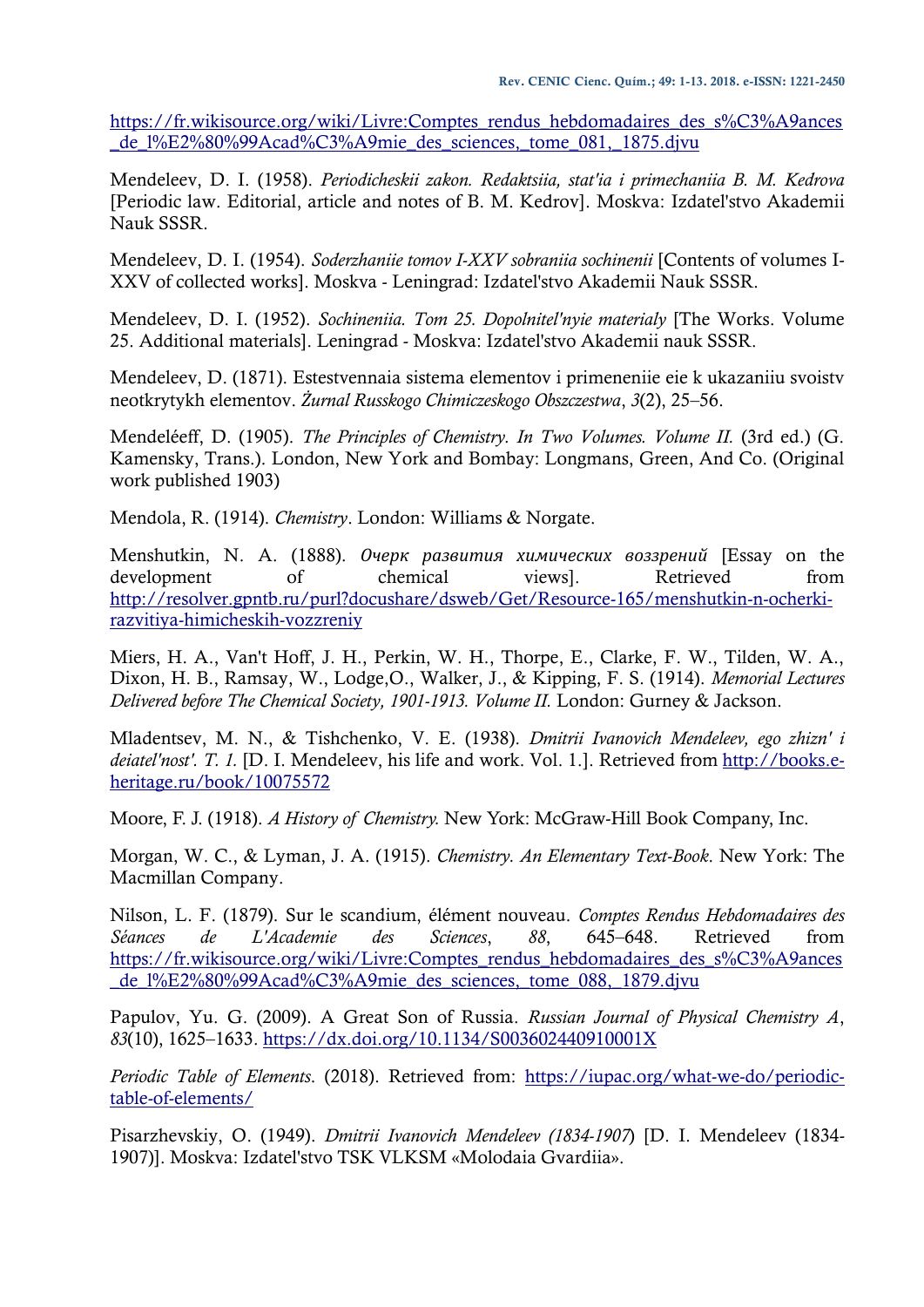Posin, D. Q. (1948). *Mendeleev*. *The Story of a Great Scientist*. New York: Whittlesey House, McGraw-Hill Book Company, Inc.

Ramsay, W. (1911). Address of the President of the British Association for the Advancement of Science. *Science, New Series*, *34*(871), 289–304. Retrieved from <http://www.jstor.org/stable/1636768>

Ramsay, W. (1908). *Essays Biographical and Chemical*. London: Archibald Constable & Co. Ltd.

Roberts, E. (1911). *Famous Chemists.* London: George Allen & CO., Ltd.

Senter, G. (1911). *A Text-Book of Inorganic Chemistry* (5th ed.)*.* London: Methuen & CO. Ltd.

Seubert, K. (1895). *Das Natürliche System der chemischen Elemente. Abhandlungen von Lothar Meyer, 1864-1869 und D. Mendelejeff, 1869-1871* [The natural system of chemical elements. Treatises by Lothar Meyer, 1864-1869 and D. Mendelejeff, 1869-1871]. Leipzig: Verlag Von Wilhelm Engelman.

Shtrube, V. (1984). *Puti razvitiia khimii. Tom 2. Ot nachala promyshlennoy revoliutsii do pervoy chetverti XX veka* (per. A. Sh. Gladkoy) [Development paths of chemistry. Volume 2. From the beginning of the industrial revolution to the first quarter of the twentieth century (A. Sh. Gladkoy, Trans.)]. Moskva: Mir. (Original work published 1981)

Skvortsov, A. V. (1950). Uchenyy titul D. I. Mendeleeva [The scientific title of D. I. Mendeleev]. In A. E. Arbuzov (Ed.), *Materialy po istorii otechestvennoy khimii* [Materials on the history of domestic chemistry] (pp.116–121). Moskva - Leningrad: Izdatel'stvo Akademii Nauk SSSR.

Smith, H. M. (1949). *Torchbearers of Chemistry: Portraits and Bibliography of Scientists Who Have Contributed to the Making of Modern Chemistry.* New York: Academic Press Inc., Publishers.

Solov'ev, Yu. I. (1984). D. I. Mendeleev and the English Chemists. *Journal of Chemical Education*, *61* (12), 1069–1071.<http://dx.doi.org/10.1021/ed061p1069>

Štrbáňová, S., & Novák, M. (2014). Bohuslav Brauner – O vědeckém poznání a vědeckém přátelství [Bohuslav Brauner – On scientific knowledge and scientific friendship]. In T. Petráň, D. Grygarová, S. Štrbáňová, & A. Kostlán (Eds.), *Homines scientiarum III. Třicet příběhů české vědy a filosofi* [People of science III. Thirty stories of Czech science and philosophers] (pp. 9–27). Retrived from [https://docplayer.cz/5736704-Homines](https://docplayer.cz/5736704-Homines-scientiarum-iii.html)[scientiarum-iii.html](https://docplayer.cz/5736704-Homines-scientiarum-iii.html)

Thorpe, T. E. (1894). *Essays in Historical Chemistry*. London: Macmillan and CO.

Tilden, W. A. (1921). *Famous chemists, the men and their work*, London: G. Routledge & Sons, Ltd.; New York, E.P. Dutton & Co.

Tishchenko, V. E., & Mladentsev, M. N. (1993). *Dmitrii Ivanovich Mendeleev, ego zhizn' i deiatel'nost'*. *Universitetskii period, 1861-1890 gg* [Dmitrii Ivanovich Mendeleev, his life and work. University period, 1861-1890]. Retrived from [http://isaran.ru/bookreader/publication.php?guid=47325F6D-5AFD-42D3-B6B2-](http://isaran.ru/bookreader/publication.php?guid=47325F6D-5AFD-42D3-B6B2-378B69679F26&ida=1&kod=9#page/4/mode/1up) [378B69679F26&ida=1&kod=9#page/4/mode/1up](http://isaran.ru/bookreader/publication.php?guid=47325F6D-5AFD-42D3-B6B2-378B69679F26&ida=1&kod=9#page/4/mode/1up)